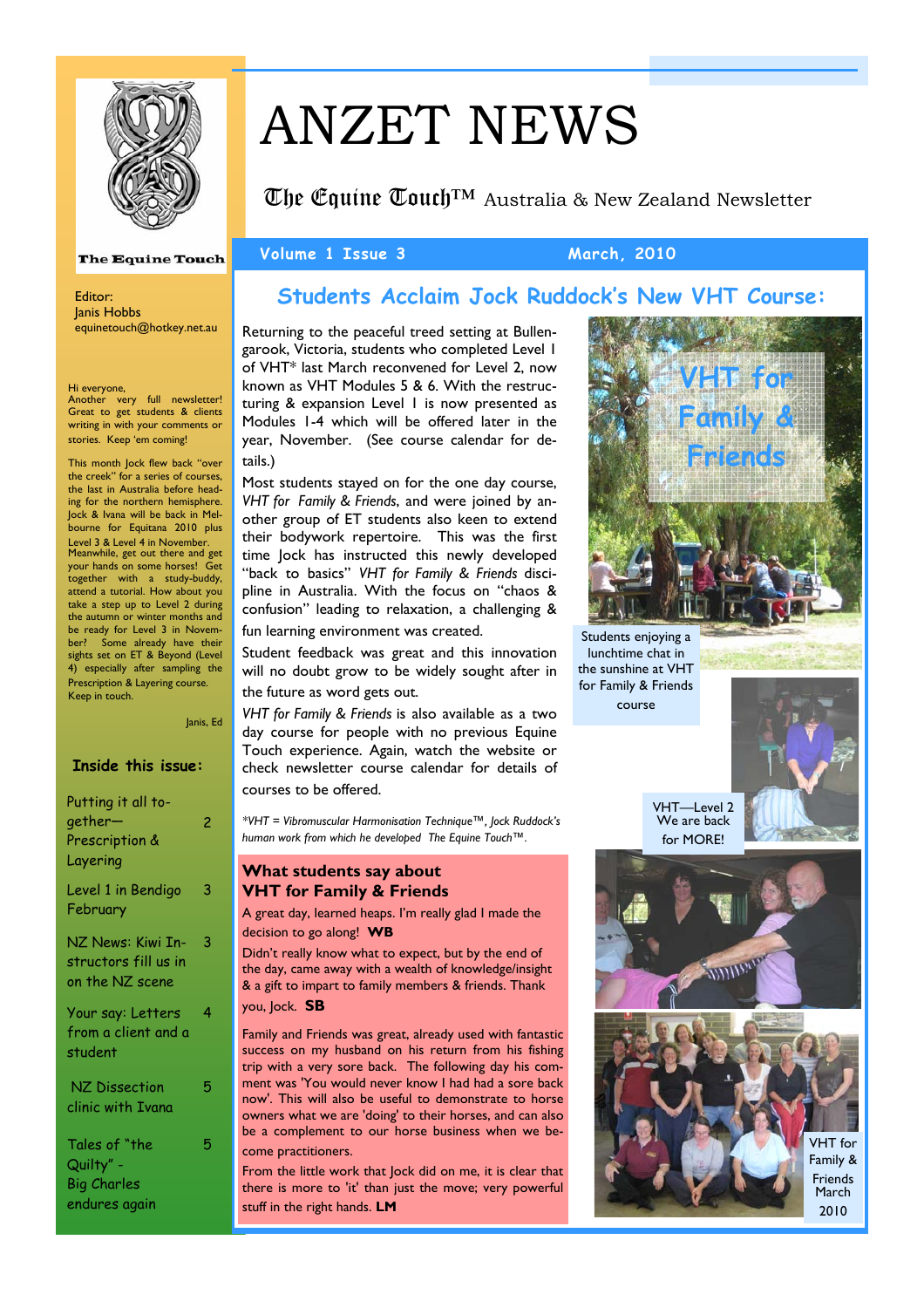### **Volume 1 Issue 3 Page 2**

#### Prescription & Layering—Putting it all together *Instructor: Jock Ruddock* **14 March, 2010 Kyneton, Vic**

First time on the east coast for this course, those lucky students who were able to fit yet another course into their schedule were challenged by, but welcoming of, the extension to their perception of The Equine Touch™ & how to use it.

Under Jock Ruddock's guidance & discerning eye they worked in teams. Challenged to come up with their own ideas, then, brainstorming with their team-mates they settled on a course of action to address the pro-

ject horses in their care and went to work.

Our thanks are extended to the horse owners who brought horses along to become our projects for the day: Inger of Epona's Pastures; Greg & Sherie Brodie of

Bendigo & Wendy Bootle.

Thanks also to Sue & Alisha of Kookaburra Park(venue).

#### **What students say about Prescription & Layering**

Having all the tools in your toolkit is one thing – knowing how and when to use them with more finesse is a very valuable skill. This day was wonderful, it certainly helped me open my eyes and look outside the square. **WB** 

Prescription and layering day was challenging but very rewarding. In the first instance I wasn't really keen to have Jock picking on me but then quickly realised that would be the best way to learn. Great experience to finally put it all together and learnt a great deal from the day. There is such a leap from Level 2 to Level 3 and then beyond, this helped to bridge my understanding of that gap. At a higher level again, I improved my understanding of my own intuition and

how to put it to work for me in addressing a horse. **LM**  A pretty intensive day, we really had to get our grey-matter working & work as a team as well. A very good introduction to the practitioner road indeed. **SB** 

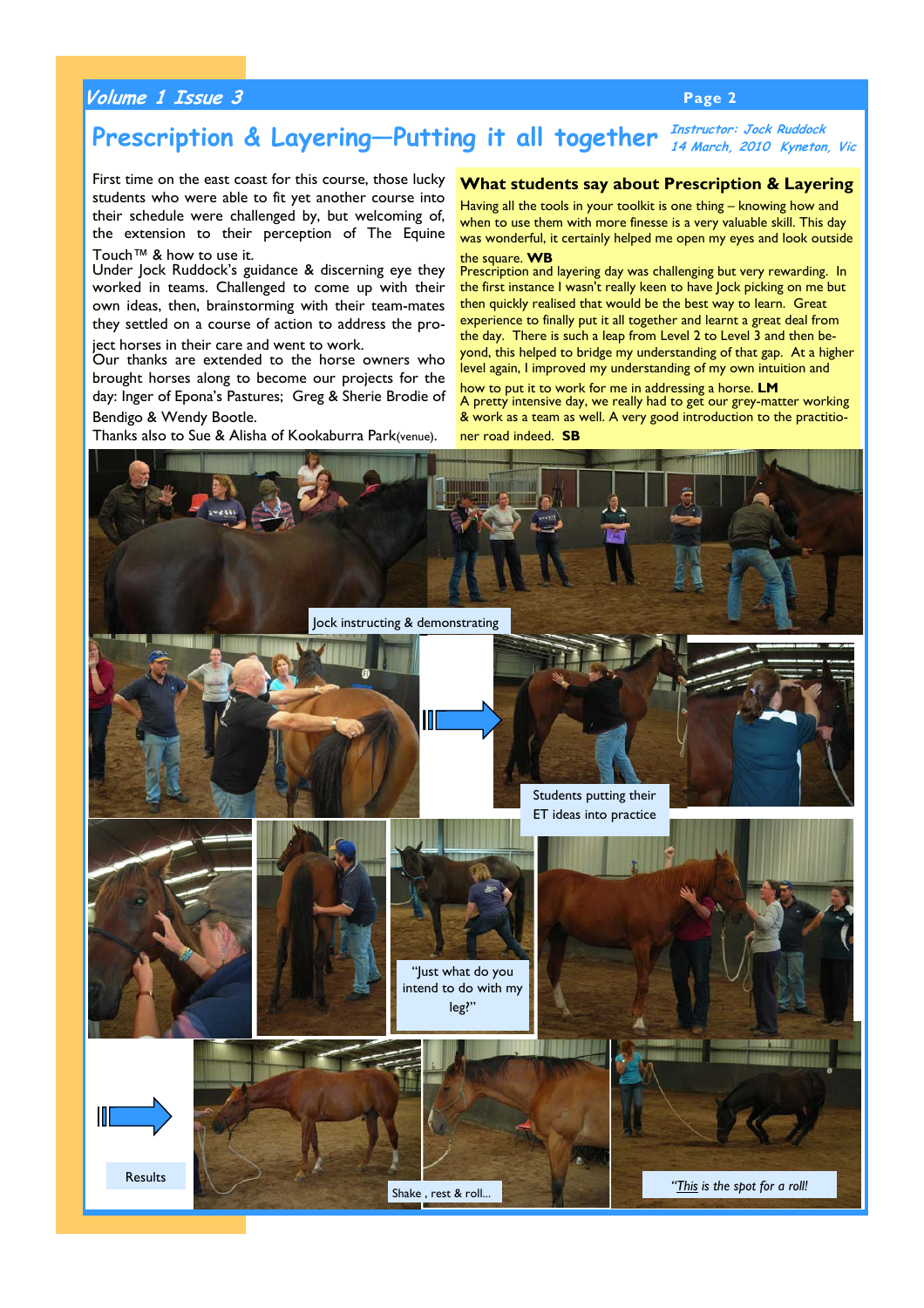### **The Equine Touch™ - Australia & New Zealand Newsletter Page 3**

#### **RDA Ponies fill the bill Level 1, 26-28 February, 2010 Instructor: Janis Hobbs**

A last minute change of venue was needed for this Level 1 course at Bendigo so this means that sincere thanks are due to Lynne Elphinston-Gray who not only allowed the course to proceed at her venue at short notice but also arranged for some lovely RDA ponies to be our subjects on the third day. Thank you to Lynne and also Anne Prime of RDA Bendigo. Tom, Domino & Patch were brilliantly patient & kind teachers.



*Tom, Domino & Patch*

**Shaileigh & Tania at work with**<br>*Quiz: Can you name the moves being done in these pictures1-3? Answers Page 5 Quiz: Can you name the moves being done in these pictures1-3? Answers Page 5* 

I've got a story of a SB who I was called to work on as a last resort. (Next stop knackers.) Apparently a good horse but very broken and abused. The current owner had taken him very kindly for over a year and he had some flashes of brilliance but generally was impossible to steer in his races and could only be walked in the surf for training. He would bolt or go lame if worked in a cart or on a track.

Four days after his first session he was racing. I just happened to notice headlines in the paper the following Monday, "Southern Man blitzes field" … Owner/trainer was quite delighted and I was invited back for further sessions. He ran third next start, is improving all the time and going from a panicky, difficult to handle horse to an apparently much quieter and more agreeable one. Amazing what taking out the pain does sometimes. He's still only got 3 fully functional legs so will be interesting to see how he progresses.

*Janice Clyma, Instructor & Practitioner, NZ* 

#### Hi everyone,

**NZ News**

Hope you're enjoying the new ANZET newsletter and you're making the most of the last of the good weather before Autumn sets in! We had a great Level 2 Course in Dunedin last month, well done to Kirstin, Kirsten and Tracy for some great work. I'm looking forward to seeing their case studies!

I also had a great time at Clinton Pony Club - apart from the rain that decided to appear from nowhere after being about 25deg all day! But that's Southland for you! I did a talk on pain in horses and had some lovely ponies and horses to demonstrate with. Thanks to the 15 or so people who stood in the rain and asked great questions. Hopefully everyone went away with a bit more information on the different causes of pain and they all learned some stretching and mobilisation exercises to go home and practise.

The economic climate must be improving here as I've had a surge in bookings for the next few Level 1 Courses scheduled, I've also got a great new venue here in Invercargill and am 2/3 of the way through the first Level 1 course there. Mary, Ann and Verity are going well so I'll include some photos from their course next month.

Catch up again soon

Karen

*Karen Burrows, Instructor & Practitioner, NZ* 

# YOUR SAY: What is *YOUR* ET story?

Email your story & photo to Janis by 15th of each month to equinetouch@hotkey.net.au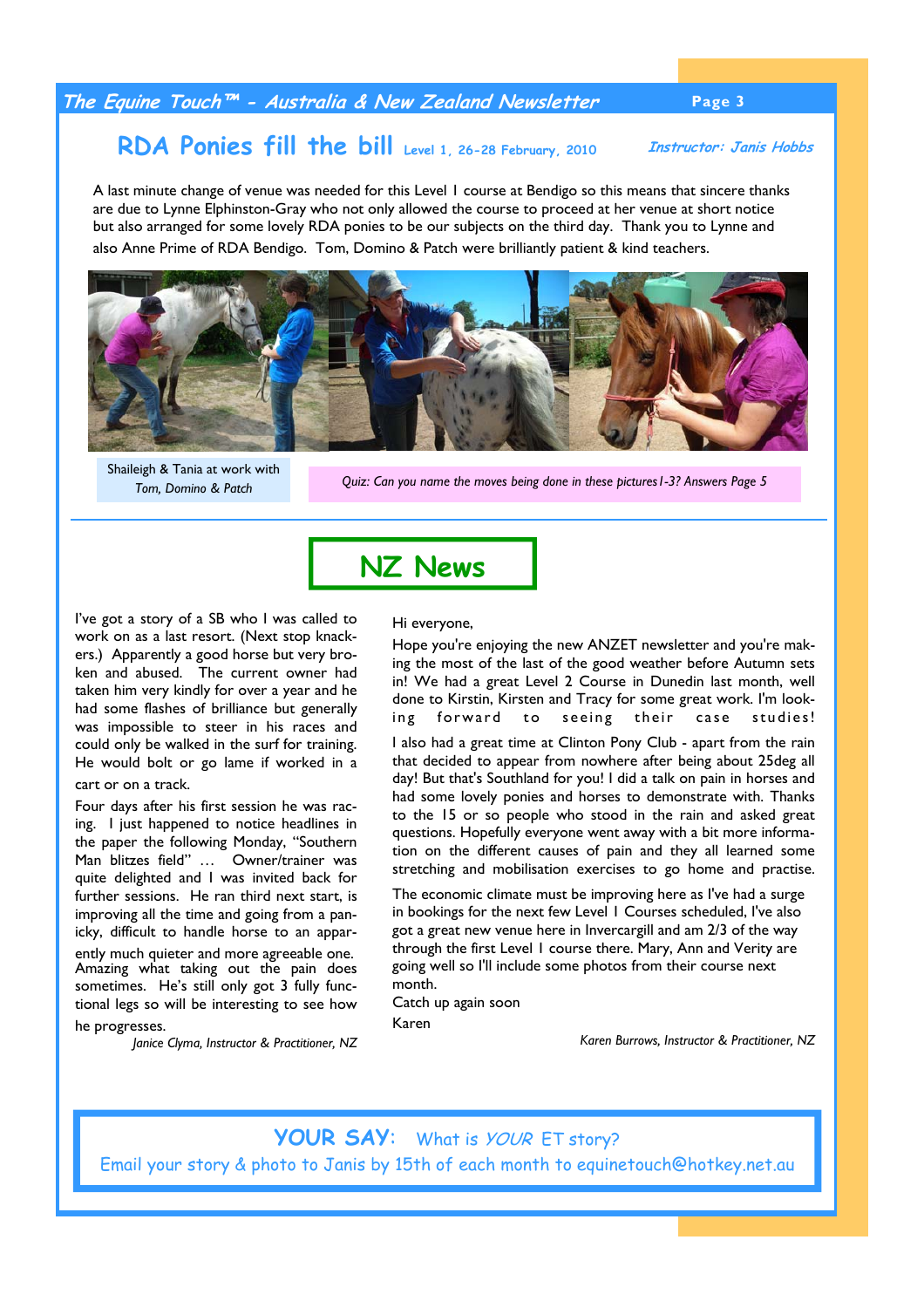## **Page 4 The Equine Touch™ - Australia & New Zealand Newsletter**

# **Your Say:**

# **Return of Soxy's "Pretty Face"** by Lisa Martin

Hi there Sue, (a story for the newsletter)

Just felt I had to put finger to keyboard and write a bit to you about *Soxy's* ET journey 'cos it has really been amazing. Guess I should explain a little about *Soxy* for those who don't know her. *Soxy* is a 20yo 4th generation Australian Pony who owns my 11yo daughter! I have known Sox for many years but she officially joined our family about 5 years ago and pony and daughter have been a pretty formidable team since. The two have rarely been unplaced in whatever competition they entered, but have been equally at home trail riding, attending such rides as The Great Golden Triangle 4 day ride, Hoof Over Hills etc. She has been a most trustworthy babysitter and teacher. We adore her.

About 5-6 weeks ago something happened to our *Soxy*. All seemed normal when I went out to the stables to do the breakfast thing. I began mixing feeds when all hell broke loose - I raced out of the feed room, into the stables to find *Sox* determinedly trying to destroy her stable (which she usually loves), double-barrelling walls, doors whatever. Her stable mate was quietly waiting for brekky. ???Maybe she got cast??? Calmed her down, looked for any obvious injuries -none- gave her brekky, later turned her out to her paddock. No harm done, I thought.

That night, back in the stables, it soon became apparent that *Soxy* had metamorphed into a human-killing monster. She would swing her rear end round to whoever went near her and show you what the soles of her hooves looked like, snarl, ears back and teeth bared. She was dangerous. Our farrier (who she has known for years) reached up to pat her on the back - *Sox* lurched forward, threw herself on the ground, smashing everything around her then struggled up and took off. I began querying a brain tumor or some other cerebral event and began contemplating the best course of action when I bumped into you at work!! Seeing as though you had already done some amazing work on *Soxy* in the past, I mentioned her to you and the results have been awesome.

The first visit has probably been the most spectacular. True to her recent form, she followed (very, very begrudgingly) her young owner over, ears back, snarling, every muscle on high alert ready for the kill. You and I swapped glances and off you quietly went to work on her. An hour later she was totally relaxed, eyes half shut, yawning, ears at half mast (what I like to call her pretty face), back leg resting, nose almost resting on the ground. Even at 20, she is incredibly pretty when she is happy. At session's end she was let off the lead rope; off she sauntered; an enormous wee and one totally different from pony an hour or so previously.

The next morning (12 hours post first session), while cleaning out boxes, in wandered *Sox* to help (and to see what extra tidbit might be lying around) as had been her pre "incident" habit (as opposed to her post "incident" habit of going as far away as possible). And best of all, wearing her pretty face!! The behavioural turn around in such a short period of time has blown me away. It really needed to be seen to be believed.

We are all incredibly grateful to you Sue and ET. I had wondered if "this was it" for *Soxy*. She has now had about 4 weeks of sessions and is continuing to improve each time. This week is very exciting - she can return to some quiet, gentle riding. A few weeks ago I seriously thought we might be planning a funeral.

Last night, you gave me the human equivalent. I have had ongoing back issues for years - partly from years of lifting patients etc and as an aftermath to a riding accident (fractured pelvis) a few years ago. I now know how *Soxy* felt - so totally relaxed. I couldn't even string a sentence together!! It was awesome. Today my whole body feels somehow so much more flexible and I really didn't realise how much discomfort I had until much of it had gone.

Anyone who has their horse ET'd should try the human version. They will soon understand why their horse is chewing, yawning and generally looking VERY relaxed. This is a great bodywork modality that really works! I can't wait for the next session, neither can my back.

So, a big, big thank you for giving us *Sox's* pretty face back - keep ETing!!! Cheers Lisa Martin

# **New L3 skills at work!**

Hi everyone, Here's a quick short ET story about what happened to my 20 yo Andalusian mare a few days ago :

I was spending some time with her in the arena when I noticed pretty soon that she wasn't herself. She didn't want to play and was reluctant to be here with me on that day. So I stopped and started to observe her when I quickly realized she had a very swollen and half closed eye with tears coming out of it which didn't look good at all. I was pretty upset and my first reaction was to call the vet who couldn't make it before a couple of hours.

So before leaving her there, while waiting for the vet to arrive, I decided to address her with the Level 3 sinus procedure very gently.

The vet came that evening to check on her at 9 pm and couldn't find anything wrong with her!? I went back the next day to check myself and her eye was perfectly healed, no more tears, no more swelling! So thanks to this very gentle

eye (sinus) procedure, I really think it has helped her to auto-heal! :) And bad luck for me. I will still have to pay the vet bill !!! What a shame! *Vanessa Wilhelm, Level 3*